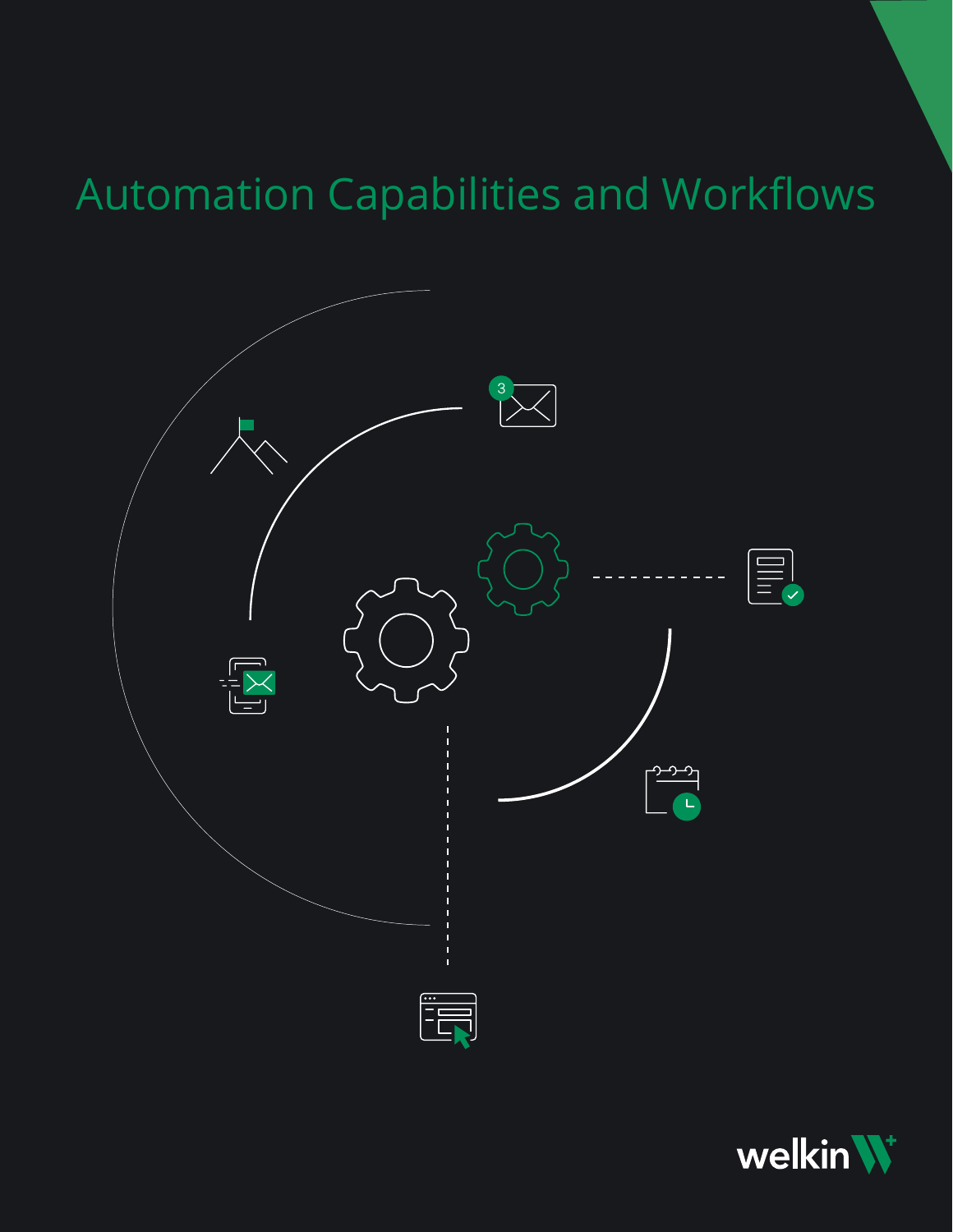

### The way to better patient engagement

Build unique processes and escalations based on outcomes or conditions. Welkin supports efficiency by intelligently helping you move patients through their care plan. Lessen task burden and allow your team to do what they do best – care.

### What can Welkin automate?

#### **Triggers**

Each automation trigger can be a single event, scheduled, or recurring.

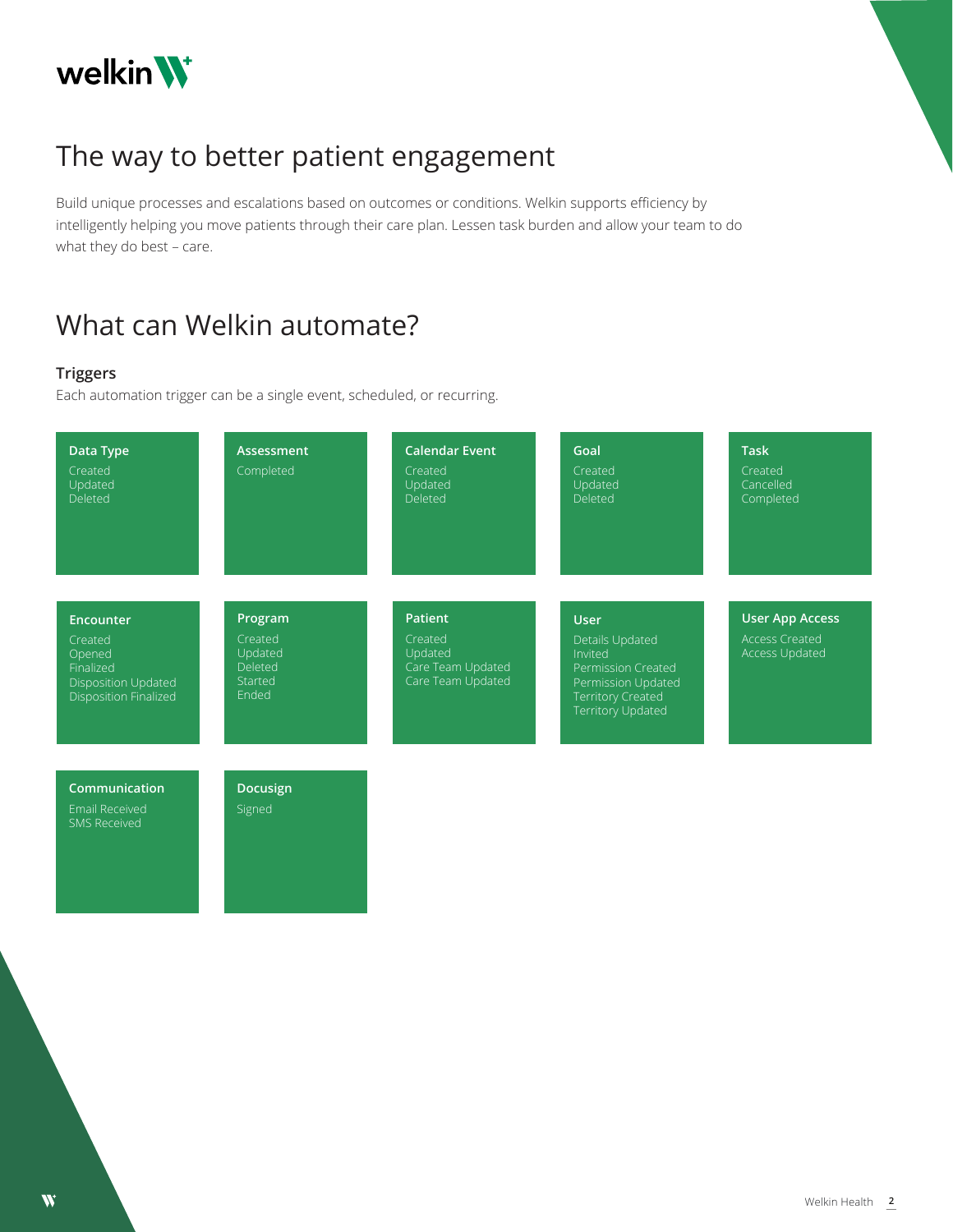

#### **Conditions**

Conditions check whether specific criteria is met before triggering an action and can be checked immediately or on a delay.

| Data Type                                                                                                      | Program                                                         | <b>Patient</b>                                      | Assessment                     | <b>Communications</b>              |
|----------------------------------------------------------------------------------------------------------------|-----------------------------------------------------------------|-----------------------------------------------------|--------------------------------|------------------------------------|
| Equal<br>Not Equal<br>Less than<br>Less or Equal<br>Greater than<br>Greater or Equal<br>Contains, Contains All | Program Exists<br>Program Status Equals<br>Program Phase Equals | Equal<br>Not Equal<br>Contains<br>Null.<br>Not Null | In Progress<br>Not in Progress | Contains<br>Contains (Ignore Case) |

#### **Time Delay**

Minutes Hours Days Weeks Months

#### **Actions**

Action define what happens after your trigger and conditions are executed. Multiple actions can take place off of the same trigger.

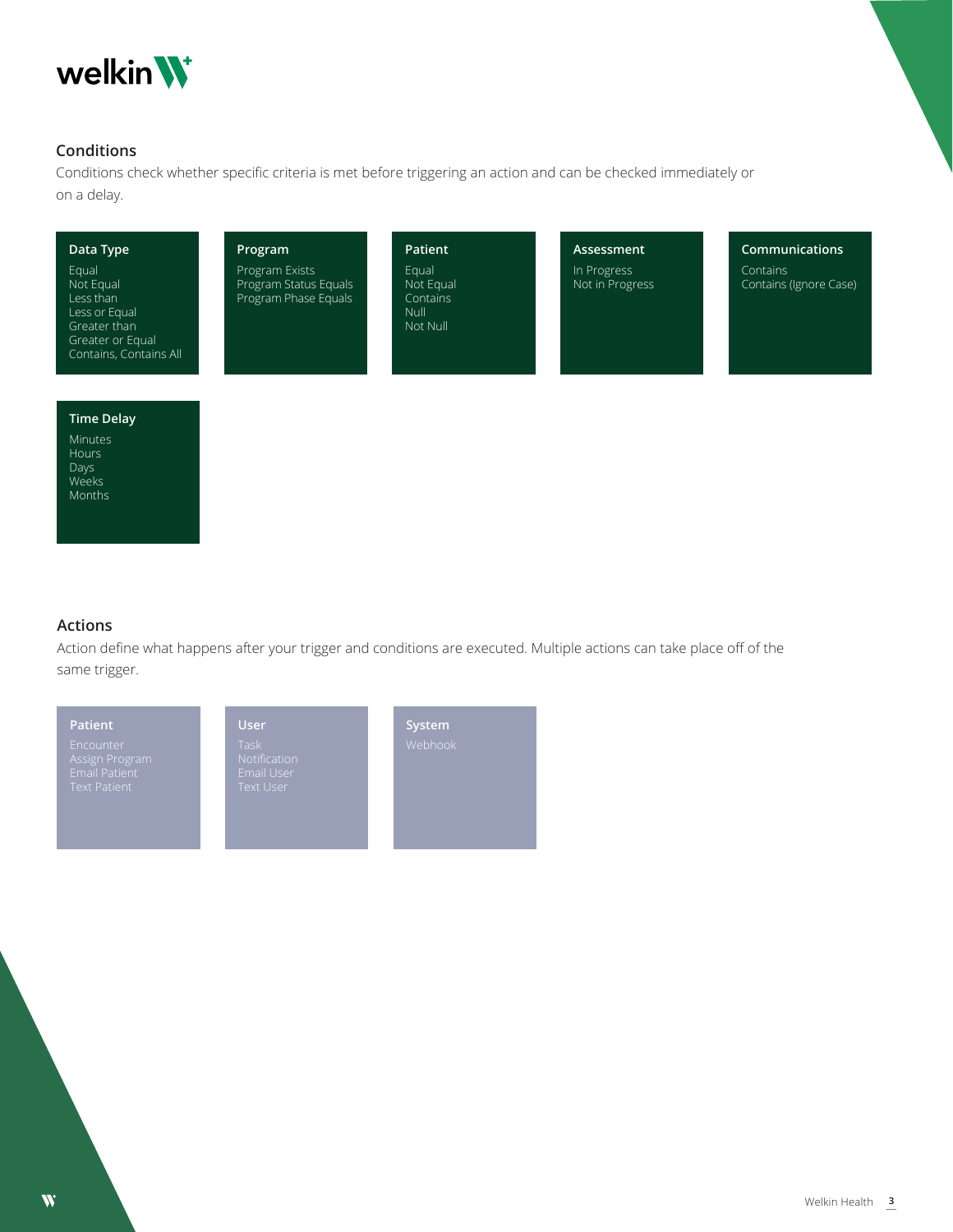

### Automation examples and use cases:



#### **Escalations & triage**

Create escalation pathways for events that need monitoring including adverse events, out of range results, specific patient responses, or lack of engagement.

#### Example A Example B



**Trigger:** Patient responds in assessment: "I have little or no interest or pleasure in doing things"



Action: Urgent task generated to check in with patient 3

**Trigger:** patient submits high blood pressure in daily log

2 **Action:** Email sent to patient to schedule check-in video call linked to calendar availability

**Action:** Patient assigned to new phase in program



#### **Assessment workflows**

Schedule or trigger intake forms, periodic check-ins, and patient feedback forms.

| Example A                                                   | Example B                                                                                                 |
|-------------------------------------------------------------|-----------------------------------------------------------------------------------------------------------|
| Trigger: Assessment completed<br>$\overline{1}$             | Trigger: New patient sent baseline<br>$\mathbf{1}$<br>questionnaire                                       |
| 2 Condition: Score outside of expected threshold            | 2 Condition: Patient completes assessment                                                                 |
| 3 Action: Task created to schedule follow-up<br>appointment | Action: Patient queued to receive 30, 60, & 90<br>$\overline{\mathbf{3}}$<br>day follow up questionnaires |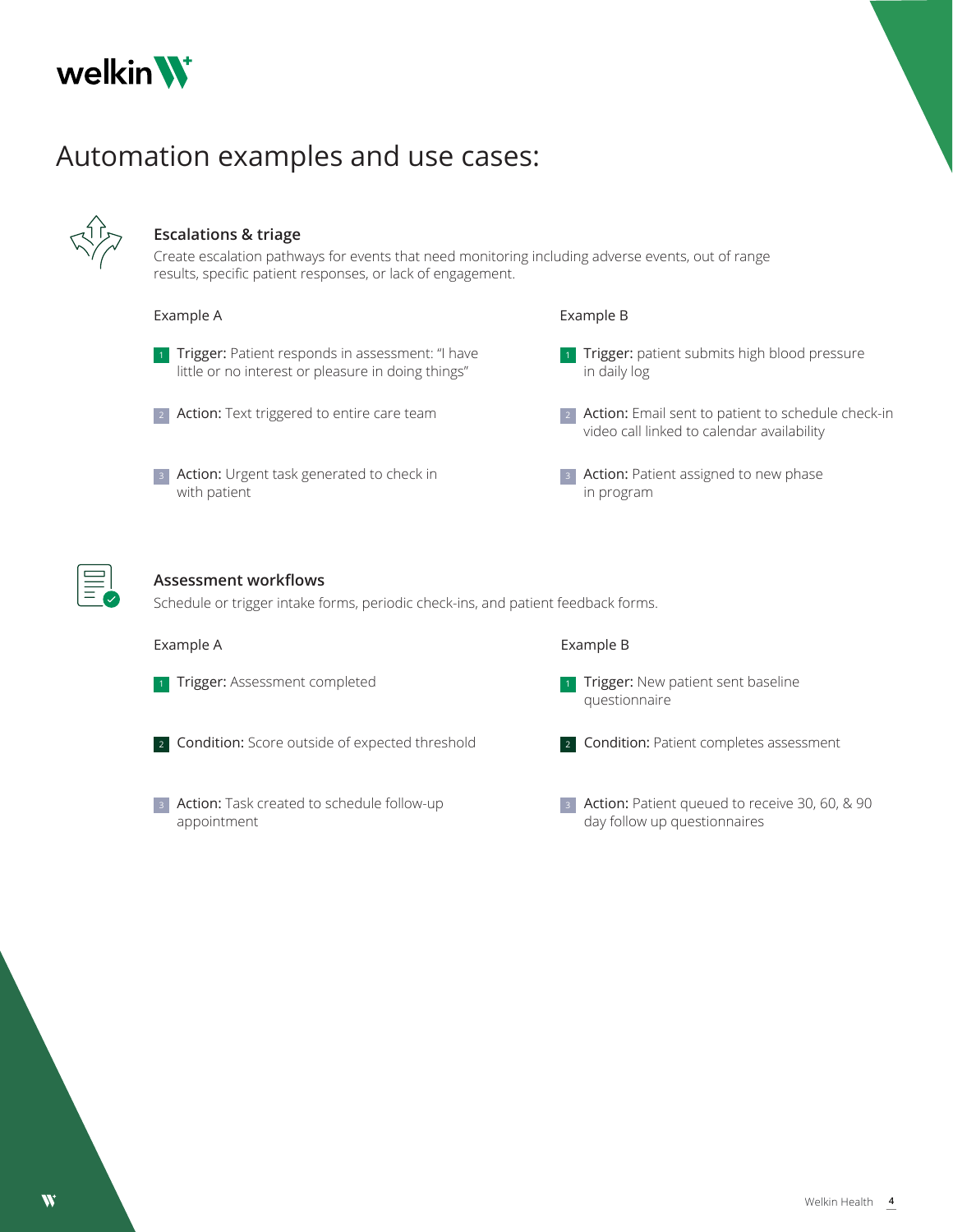

#### **Programs & phases**

Graduate patients from one phase of their care journey to the next by defining specific patient criteria.

| Example A                                                                                                                                      | Example B                                                          |
|------------------------------------------------------------------------------------------------------------------------------------------------|--------------------------------------------------------------------|
| Trigger: Patient completes 10 workouts in<br>low back MSK program                                                                              | Trigger: Patient reports milestone: sobriety<br>for 90 days        |
| Action: Patient graduates to next<br>treatment phase                                                                                           | Condition: Most recent assessment score above<br>defined threshold |
| Action: Patient receives email with next<br>steps in program                                                                                   | Action: Patient moves to next program phase                        |
| <b>Patient communications</b><br>Automate an email or SMS to your patient based off of an action or inaction, upcoming or missed appointments. |                                                                    |
| Example A                                                                                                                                      | Example B                                                          |
| Trigger: Text sent to ask if patient interested<br>in enrolling in new program                                                                 | Trigger: Patient reports low A1C reading                           |
| Condition: Patient texts back "yes"                                                                                                            | Condition: Program phase equals "maintenance"                      |

**Action:** Motivational text sent to keep up the good work



#### **Team alerts**

**Action:** Email sent with onboarding materials:

assessment, education, next steps

Automate internal alerts, or trigger email or SMS to care team members based off of an action or inaction, upcoming or missed appointments.

| Example A                                                                                         | Example B                                                                   |
|---------------------------------------------------------------------------------------------------|-----------------------------------------------------------------------------|
| Trigger: Point of contact changed by care<br>team member                                          | Trigger: Patient doesn't check in for appointment                           |
| Action: new care team member notified they<br>$\overline{2}$<br>have a new patient in their care  | Action: Alert sent to care team via SMS<br>$\overline{2}$                   |
| Action: introduction text sent to new patient<br>$\overline{\mathbf{3}}$<br>from care team member | Action: Task created to schedule new appointment<br>$\overline{\mathbf{3}}$ |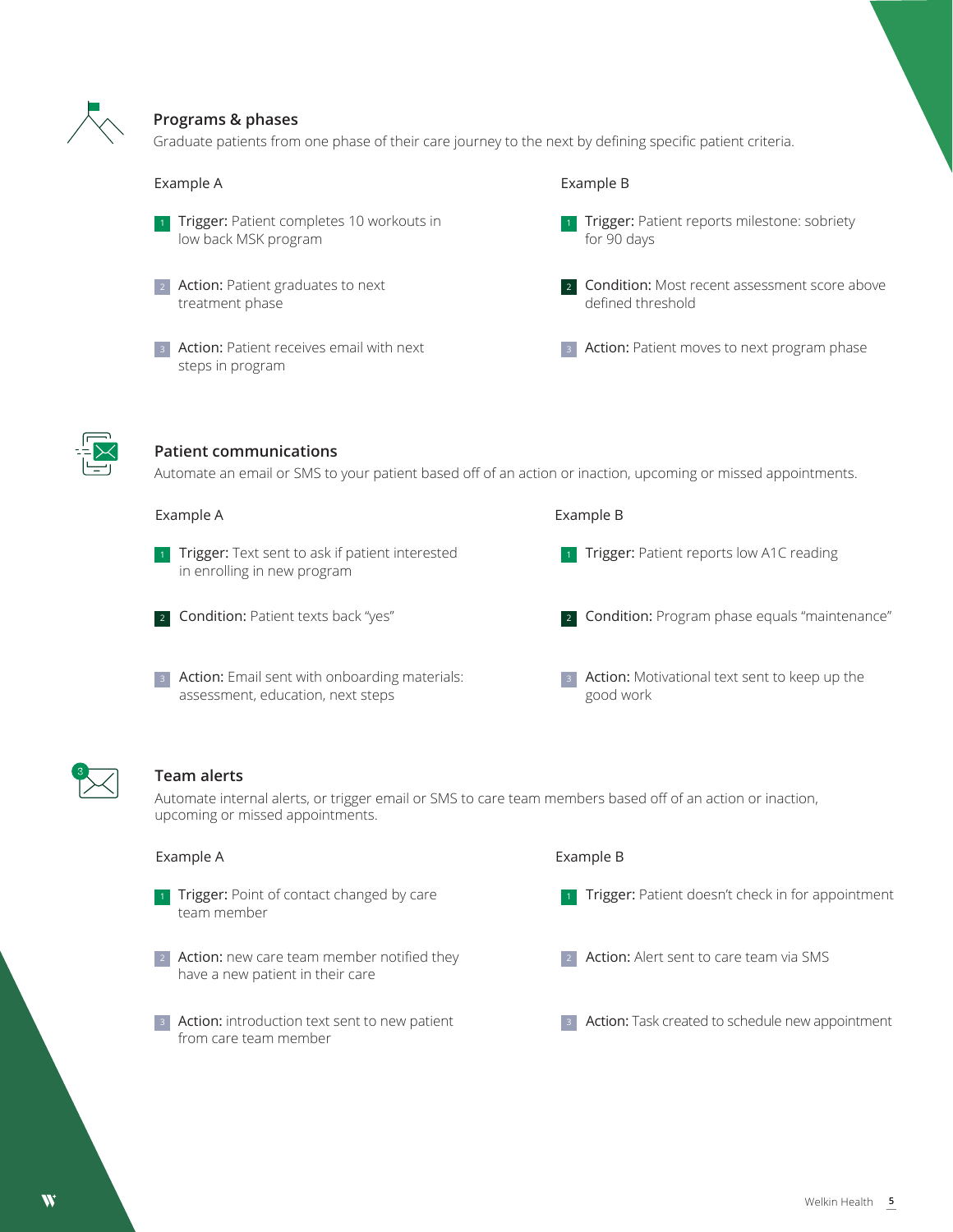

#### **Calendar events**

3 **Action:** Follow up task created

Automate regularly scheduled check-ins, appointments, and reminders.

| Automate regularly scrieduled crieck-mis, appointments, and reminders.                                                |                                                                       |  |  |  |
|-----------------------------------------------------------------------------------------------------------------------|-----------------------------------------------------------------------|--|--|--|
| Example A                                                                                                             | Example B                                                             |  |  |  |
| Trigger: Calendar event created: first check-in<br>with patient                                                       | Trigger: Calendar event update: change<br>recurring meeting time      |  |  |  |
| Action: Email reminder sent one week<br>before appointment                                                            | Condition: Meeting reminder texted,<br>patient texts back "attending" |  |  |  |
| Action: Email reminder sent two days<br>$\overline{\mathbf{3}}$<br>before appointment                                 | Action: Encounter event is created for<br>scheduled meeting           |  |  |  |
| <b>Email sequences</b><br>Create email campaigns to nurture patients or pre-patients by building lists within Welkin. |                                                                       |  |  |  |
| Example A                                                                                                             | Example B                                                             |  |  |  |
| Trigger: Pre-patient population loaded in<br>Welkin via API                                                           | Trigger: Assessment response indicates<br>high risk person            |  |  |  |
| 2 Condition: Patient in southwest region                                                                              | Action: Patient entered into motivational<br>email campaign           |  |  |  |
| Action: Entered into 3 series educational<br>email campaign                                                           | Action: Person receives email every 3 days<br>with reminders          |  |  |  |
| <b>Tasks</b><br>Build automations around created, completed, or canceled tasks.                                       |                                                                       |  |  |  |
| Example A                                                                                                             | Example B                                                             |  |  |  |
| Trigger: Task completed                                                                                               | Trigger: Task completed                                               |  |  |  |
| Condition: Add two week delay                                                                                         | Action: Notify administrator                                          |  |  |  |

**Action:** Notify billing department to record billable event

**Note:** All examples are just that – examples! Your Welkin configuration is entirely customizable and uniquely tailored with automations you require for your program.